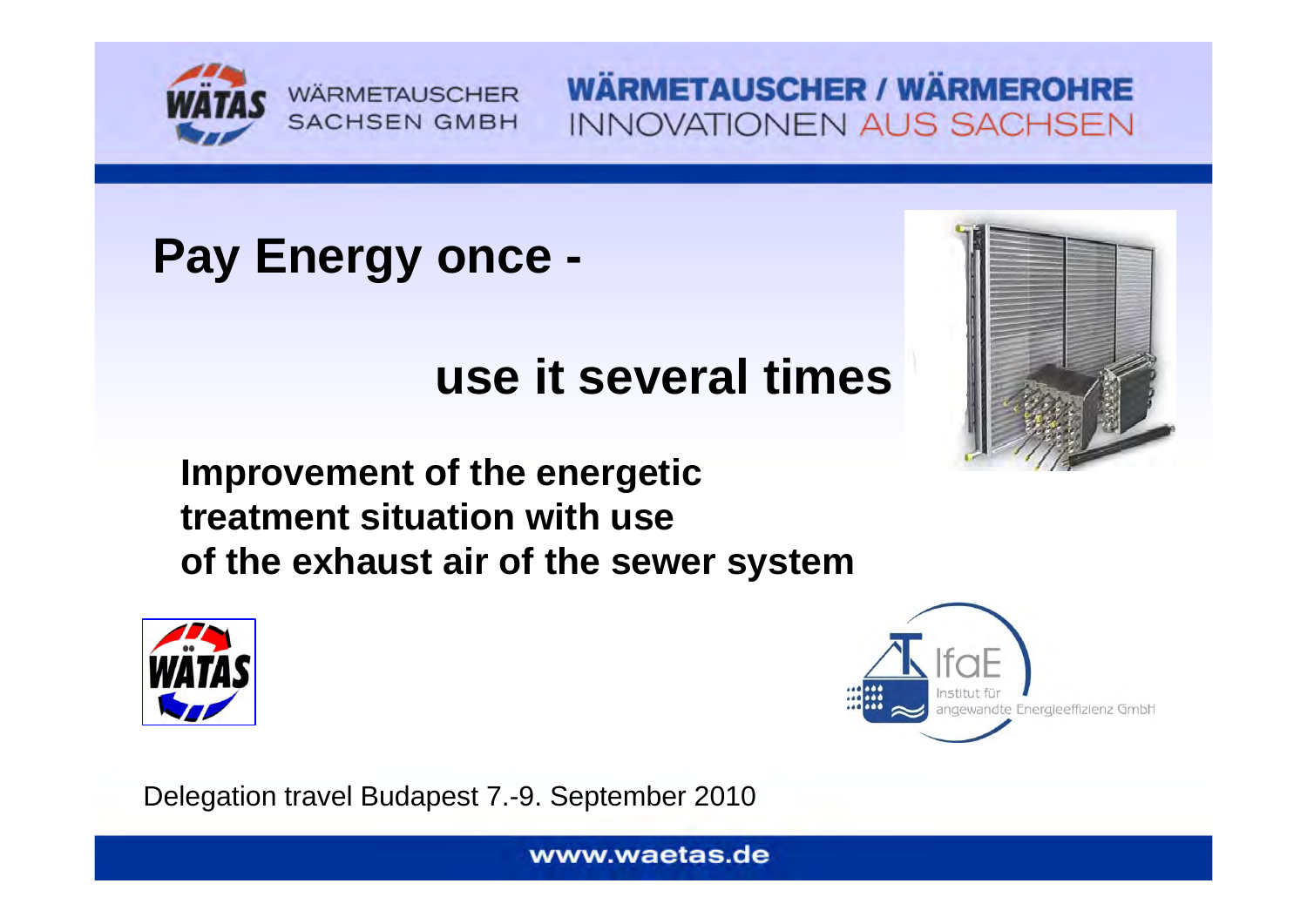

### **Scope:**

- relay of the fossil fuel gas
- $\bullet$  decline of CO<sub>2</sub> load
- $\bullet$ liberation out of the central supply
- •use of renewable energy trough innovative solutions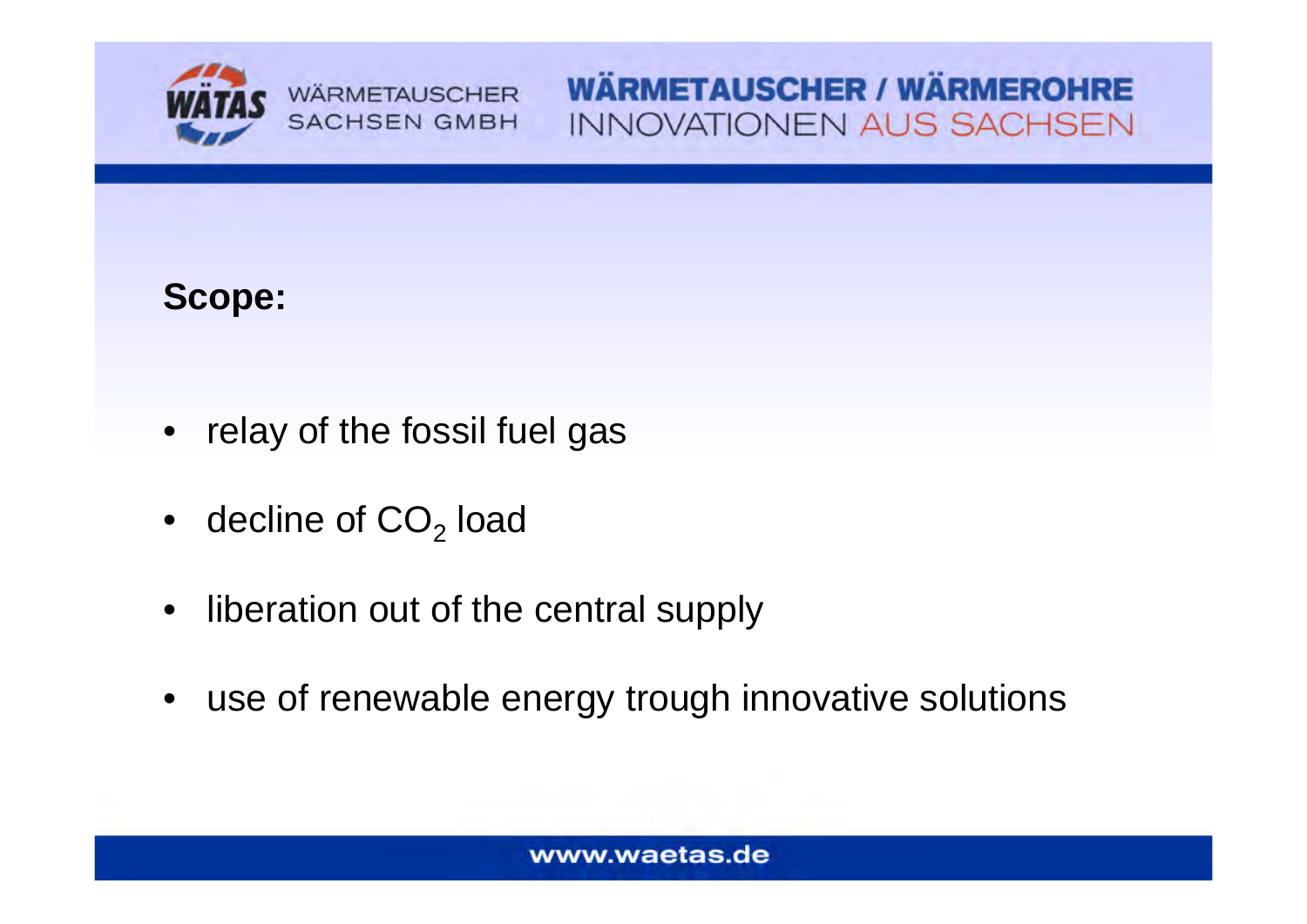

A alternative solution for the enregetic use of the sewer

#### **- use of the energy source air –**

- relatively constant air temperature of 12 to 15 °C will be influenced from the sewer amount just slightly
- high relativ air humidity
- both ideal circumstances. 10 Kelvin are available for the energetic use for the heat pump system
- use of fin heat exchanger (material V2A/V4A) big surface for the temperature intake because of that
- no contact with dirty water
- relativly low capital costs
- from sewage and channel environment heated air rises in the channel
- cooled air is specific heavier than the environment air at the channel, falls down on the sewage surface and will be evacuated in flow direction

Trademark rights are announced

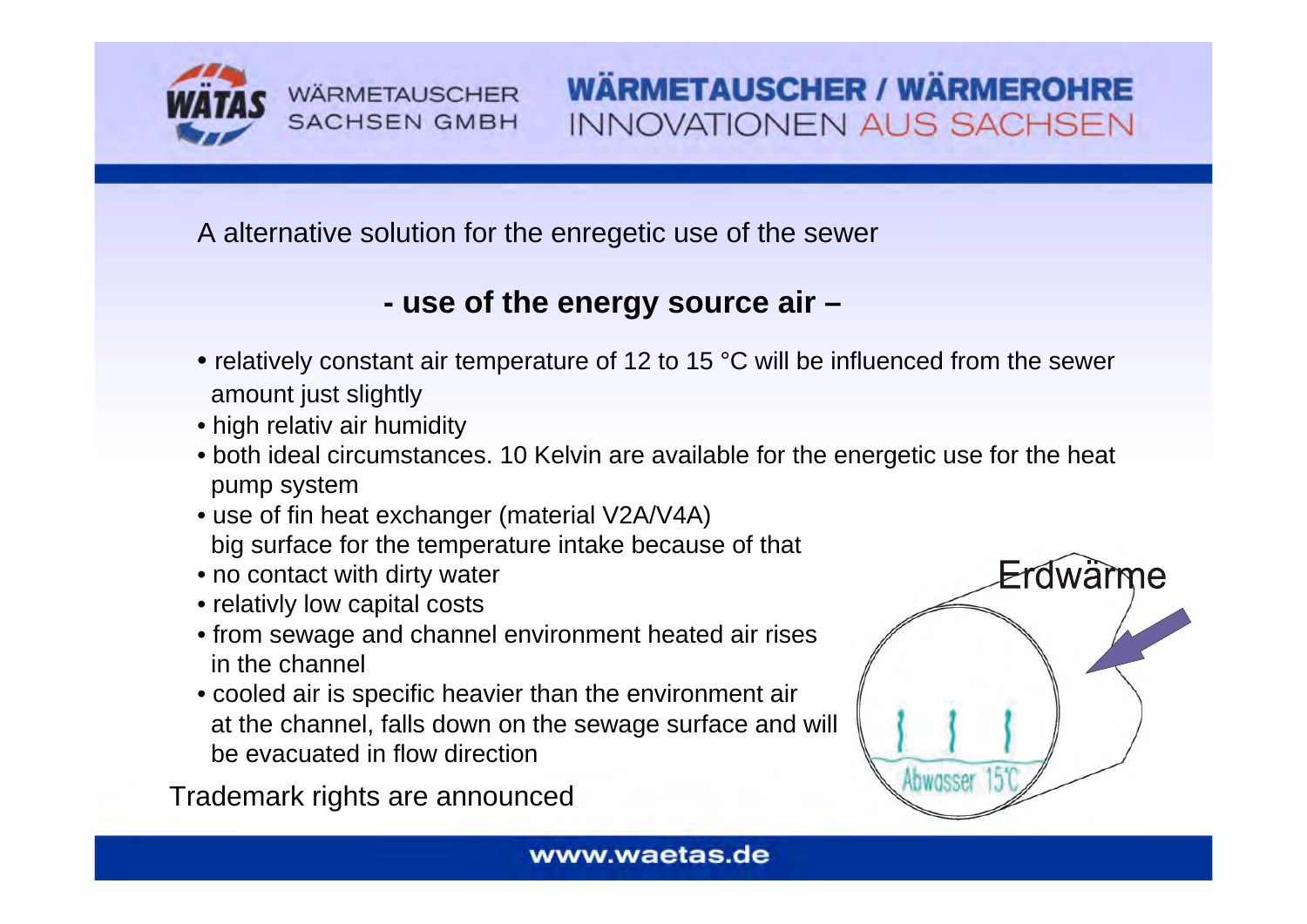

### **Innovative use of energy from channel systems**

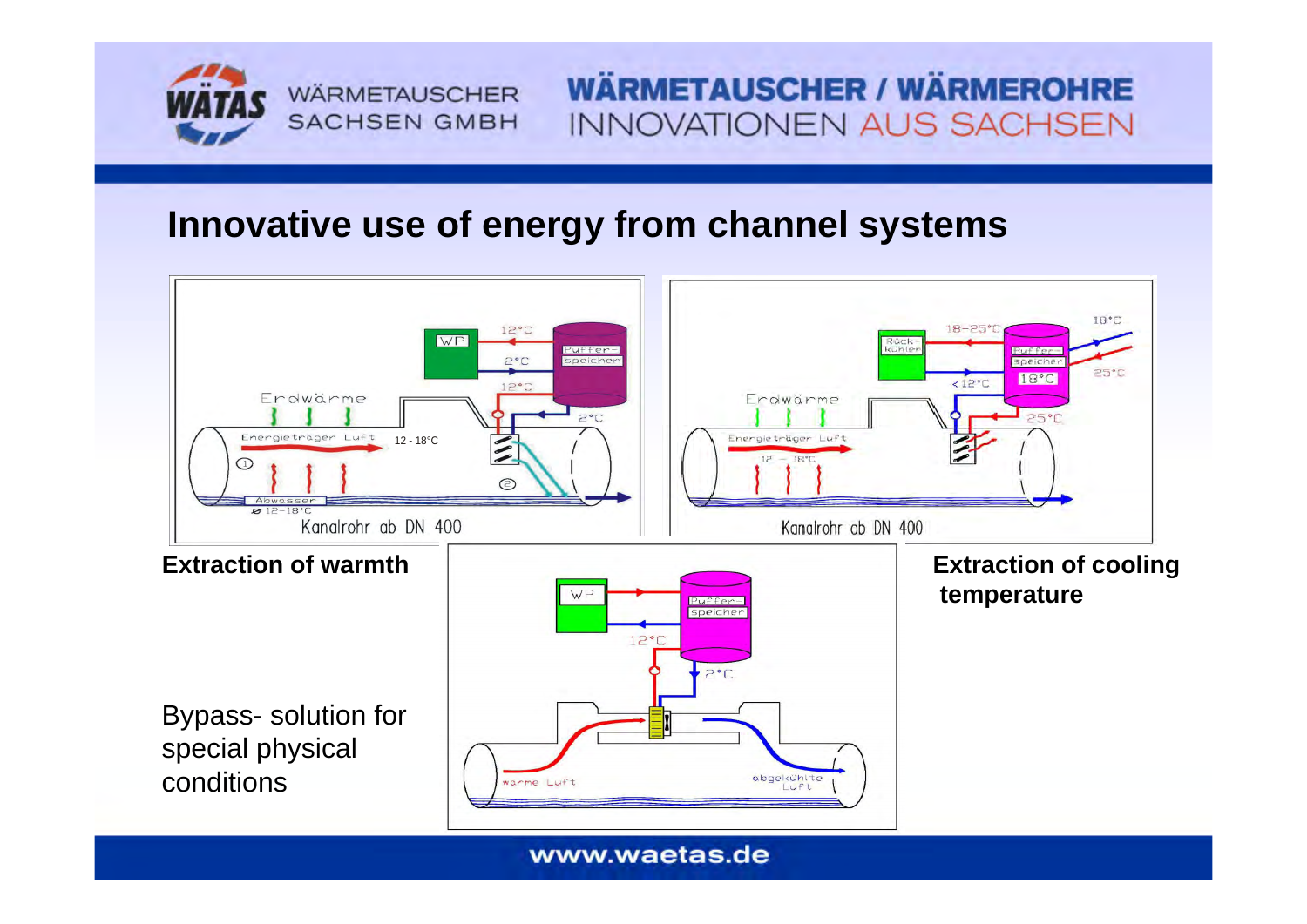

**WÄRMETAUSCHER SACHSEN GMBH** 

### **WÄRMETAUSCHER / WÄRMEROHRE INNOVATIONEN AUS SACHSEN**

### Placement of Heat Exchanger

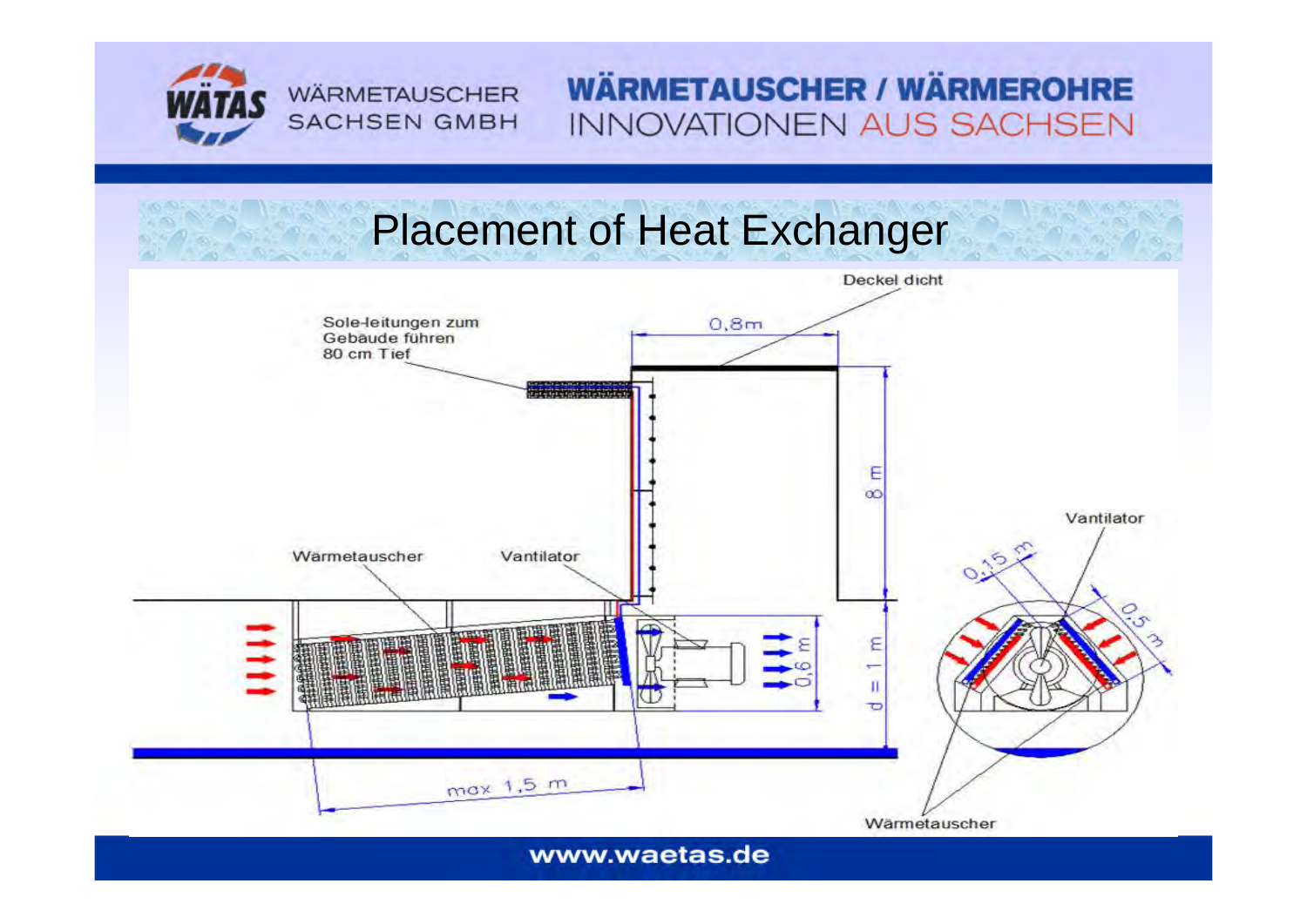

**WÄRMETAUSCHER SACHSEN GMBH** 

### **WÄRMETAUSCHER / WÄRMEROHRE INNOVATIONEN AUS SACHSEN**

# Technical data

4 kW service water

at 0,2 till 0,8 m/ sec

Heat demand office building 30 kW heating

Sewer DN 1000

Usable length approx. 400 Meter

Volume flow average 148.000 m<sup>3</sup>/ hour

Relativly humidity average 72%

Capacity of special heat exchanger in the channel 34 kWpower consumption effective pump

for circuit bond system 130 Watt

Heat pump heating capacity 34 kW

Power consumption including heat pump 3 kW

COP heat pump at  $45/40$  °C  $4,1$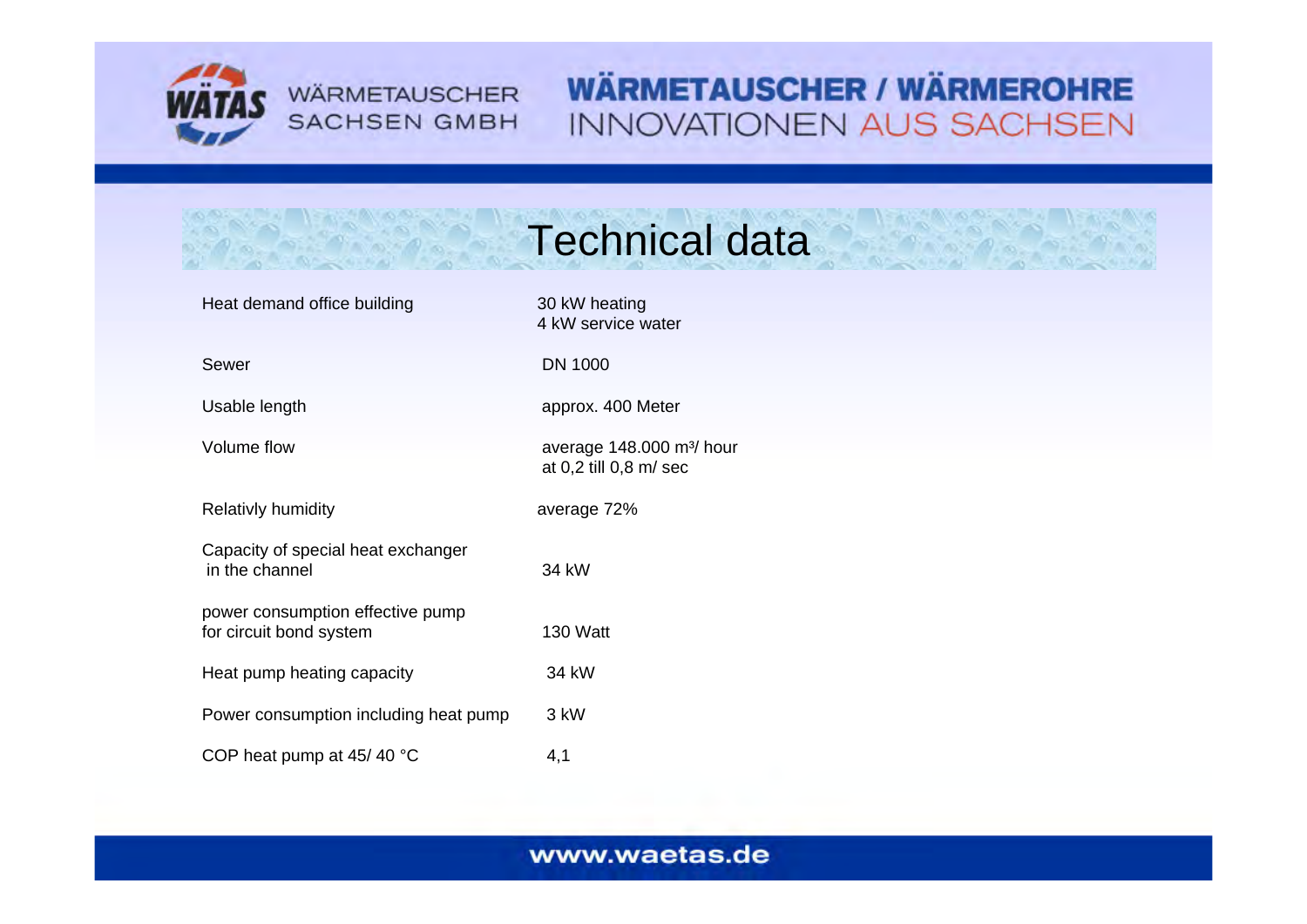

#### **WÄRMETAUSCHER SACHSEN GMBH**

### **WÄRMETAUSCHER / WÄRMEROHRE INNOVATIONEN AUS SACHSEN**

## $\mathsf{CO}_2$  saving

| <b>Brennstoff Erdgas:</b>                  | Heizwert | kWh/m <sup>3</sup>                | 10      | 10     | 10     |
|--------------------------------------------|----------|-----------------------------------|---------|--------|--------|
| z.Zt. Benötigte Wärmemenge:                |          | kWh/a                             | 103.850 | 54.250 | 38.750 |
| Emissionsfaktor CO <sub>2</sub> - Erdgas   |          | kgCO <sub>2</sub> /m <sup>3</sup> | 1,777   | 1,777  | 1,777  |
| Vollnutzungsstunden<br>vorhandene Leistung |          | Std                               | 1.550   | 1.550  | 1.550  |
|                                            |          | kW                                | 67      | 35     | 25     |
| Volumen Erdgas / a                         |          | $m^3/a$                           | 10.385  | 5.425  | 3.875  |
| z.Zt. Vorhandener CO <sub>2</sub> Ausstoß  |          | kg/CO <sub>2</sub> /a             | 18.454  | 9.640  | 6.886  |
|                                            |          |                                   |         |        |        |

#### Einsparung mit Wärmepumpe:

Annahme Stromerzeugung mit Erdgas

| Einsatz Leistung WP                                |          | kW                      | 35     | 25     |  |
|----------------------------------------------------|----------|-------------------------|--------|--------|--|
| Cop                                                |          | <b>W/W</b>              | 5,6    | 5,6    |  |
| Heiztemp.                                          |          | °C                      | 35     | 35     |  |
| elektr. Leistungsaufn.                             |          | kW                      | 6,3    | 4,5    |  |
| <b>Brennstoff Erdgas:</b>                          | Heizwert | kWh/m <sup>3</sup>      | 10     | 10     |  |
| Vollnutzungsstunden                                |          | Std                     | 1.550  | 1.550  |  |
| Wärmemenge /a                                      |          | kWh/a                   | 54,250 | 38.750 |  |
| elektr. Leistungsaufn.                             |          | kWh/a                   | 9.688  | 6.920  |  |
| Emissionsfaktor CO <sub>2</sub> - Strom bei Erdgas |          | kg CO <sub>2</sub> /kWh | 0,662  | 0,662  |  |
| CO <sub>2</sub> Ausstoß                            |          | kg/CO <sub>2</sub> /a   | 6413   | 4581   |  |
| Einsparung an CO <sub>2</sub>                      |          | kg/CO <sub>2</sub> /a   | 3227   | 2305   |  |
| Einsparung an CO <sub>2</sub>                      |          | %                       | 33     | 33     |  |